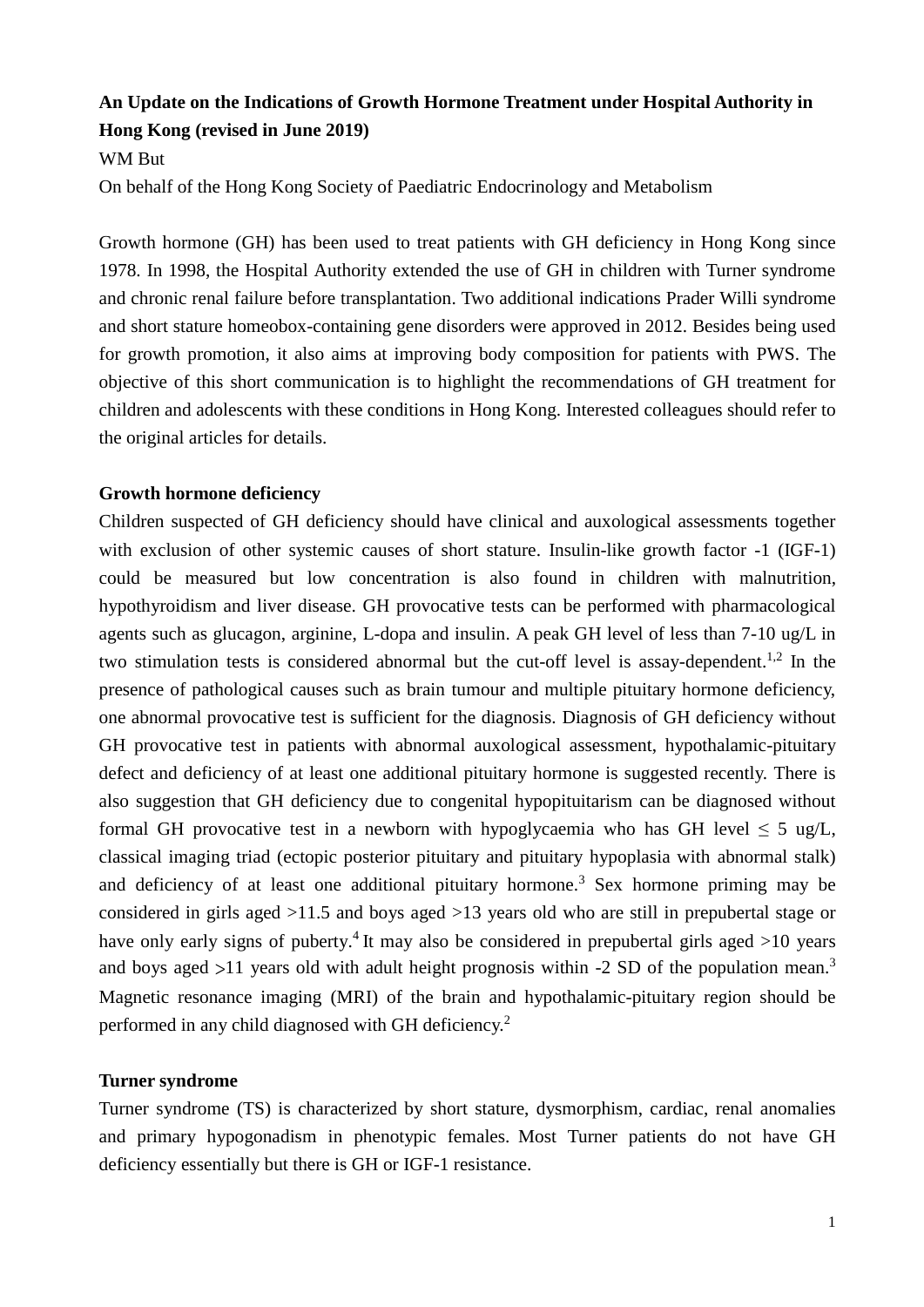Studies have demonstrated an average final height gain was around 5 to 8 cm over a treatment period ranging from 5.5 to 7.6 years although response to treatment can be variable. GH should be considered as soon as growth failure (decreasing height centiles) is noted. Oxandrolone at a dose of 0.05 mg/kg/day; maximum 2.5 mg/day may be given in conjunction with GH in girls who are older than 8-9 years of age and have extreme short stature to optimize height gain. Virilization and liver function should be monitored. 5

#### **Prader Willi syndrome**

Prader Willi syndrome (PWS) is characterized by severe neonatal hypotonia, short stature, hyperphagia after infancy leading to morbid obesity, learning disabilities and endocrine problems including GH deficiency, hypothyroidism, hypogonadism and possibly adrenal insufficiency. It is caused by the lack of expression of paternally inherited imprinted genes on chromosome 15q11-q13.<sup>6</sup> Studies including those on the long-term use of GH have demonstrated improvement in height, body composition, lean body mass and bone density without significant adverse side effects.

PWS patients are at risk of developing obstructive sleep apnoea (OSA) and central hypoventilation during sleep. Unexpected deaths occur in PWS patients with or without GH treatment. There are concerns GH may exacerbate upper airway obstruction and increase the risk of death in PWS patients. Hence, it is recommended to start with a lower dose. Insulin-like growth factor-1 (IGF-1) level should be monitored at least twice yearly and maintained within two standard deviations (SD) above the mean because it may worsen OSA.<sup>6</sup> Sleep study and ear, nose and throat (ENT) evaluation should be performed before and within 6 months after starting GH. Treatment should be instituted for sleep disorder and delay of GH therapy considered in severe OSA until improvement is demonstrated.<sup>6</sup> GH is contraindicated in patients with uncontrolled morbid obesity (body weight greater than 200% of ideal body weight for height) or severe respiratory impairment.<sup>8</sup>

#### **Short stature homeobox-containing (SHOX) gene disorders**

The SHOX gene encodes a homeodomain transcription factor responsible for long bone growth and is located in the pseudoautosomal regions at the distal ends of the X and Y chromosomes.<sup>9</sup> Normal growth requires two functional copies of the gene. Haploinsufficiency of one copy of the SHOX gene is responsible for growth deficit in patients with Turner Syndrome (TS), 50-90% of patients with Leri-Weill dyschondrosteosis (LWD) and 2-15% of patients with idiopathic short stature. The phenotypes of individuals with SHOX gene disorders can be highly variable, ranging from short stature without obvious dysmorphism to severe mesomelic skeletal dysplasia (shortening of the forearms and lower legs). The mean adult height was -2.2 SDS**.** 10

Studies have shown that the long-term effectiveness of GH in this disorder is similar to that in Turner patients.<sup>11</sup> GH is recommended in those with abnormal slow growth velocity and height less than -2.32 SDS ( $1<sup>st</sup>$  percentile) for age and sex.<sup>8</sup>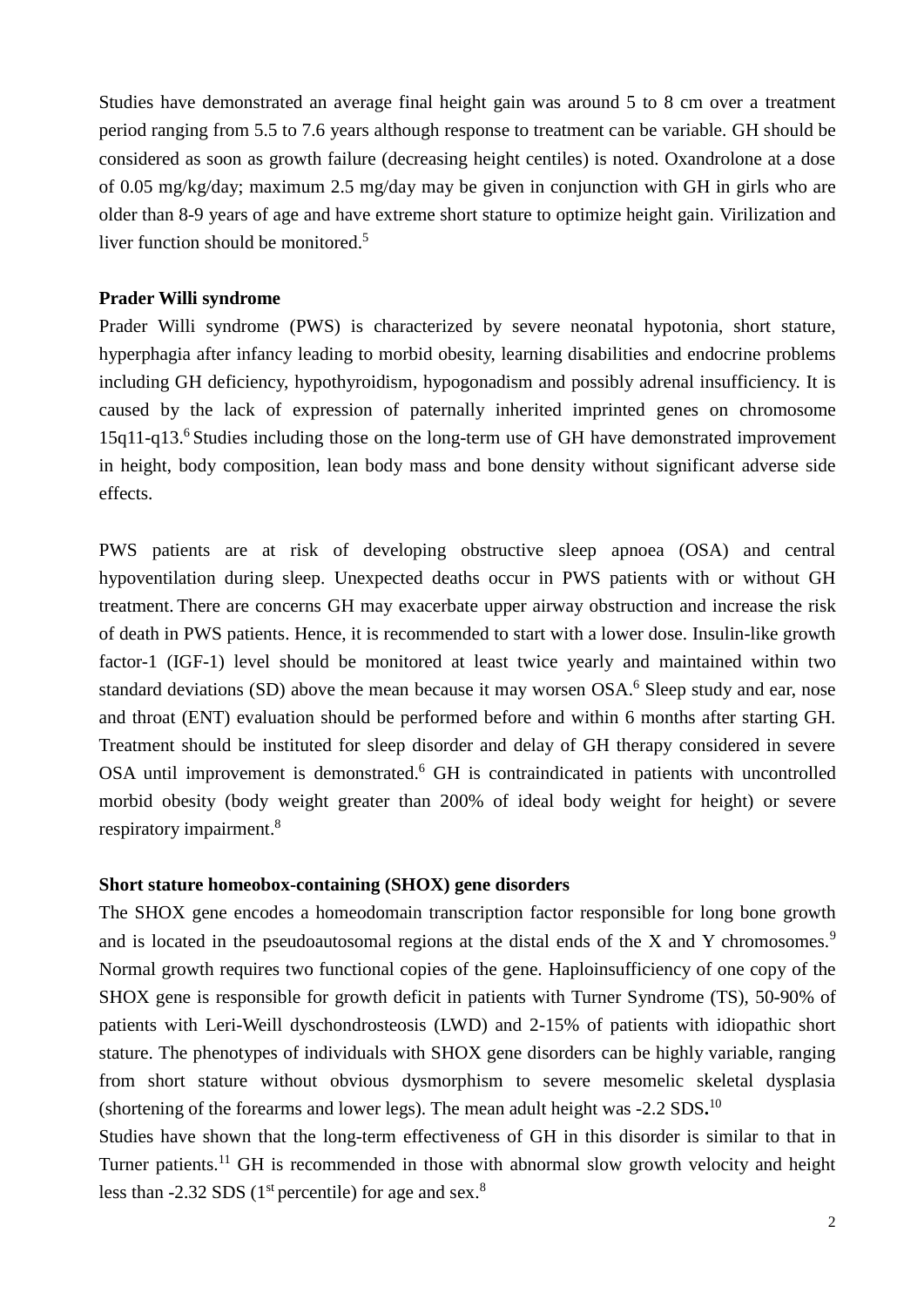#### **Chronic renal insufficiency before renal transplantation**

Growth failure is common in patients with chronic kidney disease (CKD). Factors including protein-calorie malnutrition, acid-base disturbances, hyperparathyroidism, glucocorticoid treatment, derangements in the GH-IGF axis and GH insensitivity contribute to growth failure. Despite management and interventions of these factors, poor growth persists in some children with CKD.

Studies have shown GH may increase the adult height by approximately 7-11 cm in children with CKD. <sup>12</sup> GH treatment is recommended when the creatinine clearance is less than 60 ml/min/1.73m<sup>2</sup> and body height was less than  $-1.88$  SDS (3<sup>rd</sup> centile) for age and sex which persists beyond three months despite treatment of nutritional deficiencies and metabolic abnormalities. It is suggested to perform X-ray hips before initiating GH treatment and to stop GH in the presence of active renal osteodystrophy (hyperparathyroidism) as slipped capital femoral epiphysis is more common in patients with CKD. Recommendation on the duration and time of initiating GH in children after renal transplant requires further study.

#### **Side effects of Growth Hormone**

Pseudotumour cerebri (benign intracranial hypertension) may develop but usually resolves after stopping GH. Slipped capital femoral epiphysis and worsening of existing scoliosis tend to occur in rapidly growing children and may require surgical correction. Continuation of GH treatment is recommended in general.<sup>13</sup> GH may induce carbohydrate intolerance in children with compromised insulin secretion. Hence checking fasting plasma glucose and HbA1c before and during GH therapy especially for those at risk including Turner syndrome, PWS syndrome and obese patients is suggested. $^{14}$ 

There are concerns about a possible role of GH treatment in cancer pathogenesis. Data from several observational studies have suggested that for patients with isolated growth failure, GH treatment does not increase the risk for cancers compared with the age-matched general population. Studies of childhood cancer survivors noted little or no increased risk for secondary malignancy. For patients with other non-cancer diagnosis that required GH treatment like Turner syndrome or hypopituitarism without cancer, there was a modest increase in cancer risk, primarily due to an excess of bone or bladder cancer based on small number for each site.<sup>15</sup>

Nevertheless, it is recommended to start GH treatment one year after the completion of tumor treatment with no further evidence of tumour recurrence or growth. Monitoring of IGF-1 level is recommended to ensure that it is maintained within two standard deviation above the mean.<sup>13</sup>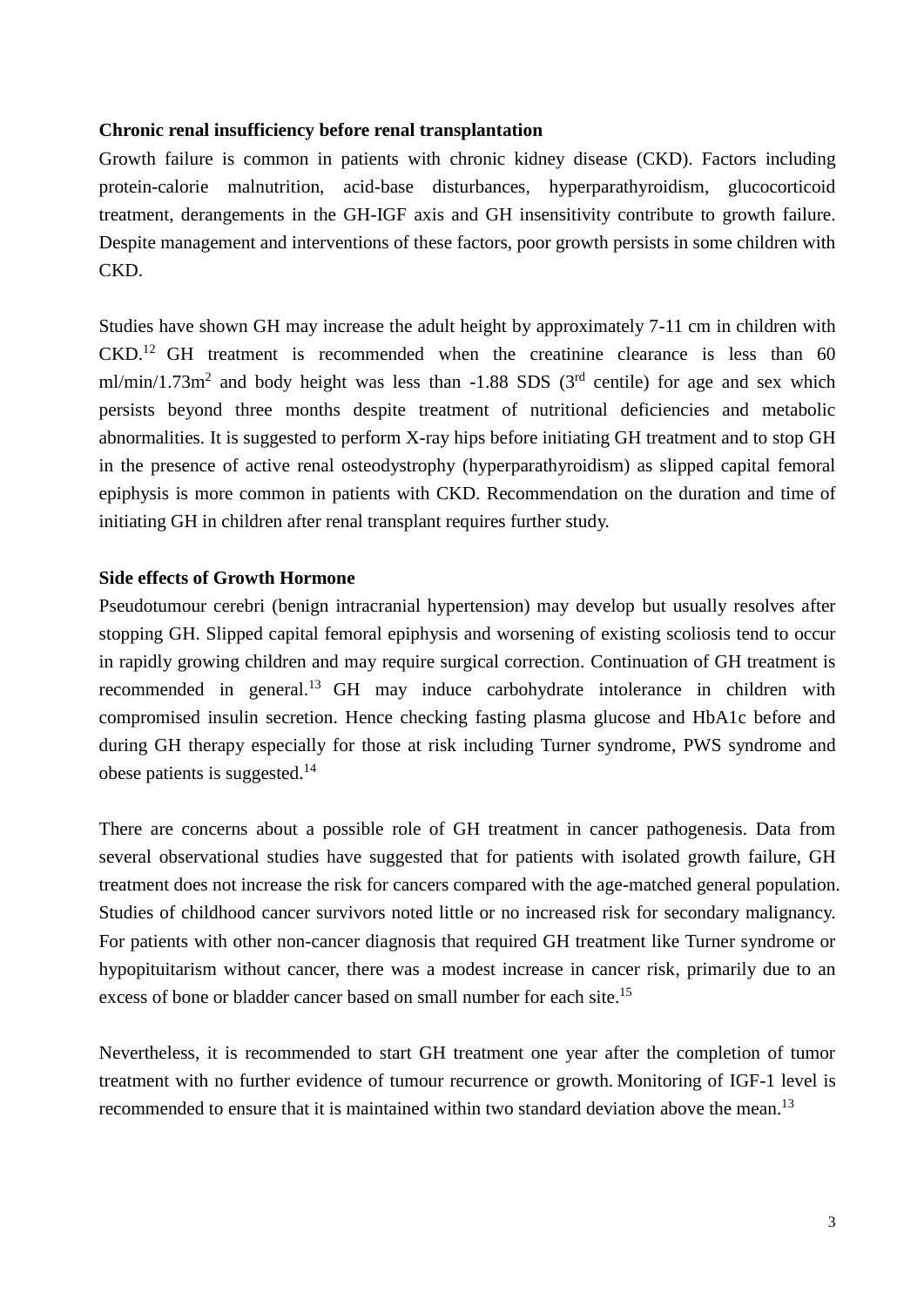| <b>Indications</b>    | <b>Growth hormone dosage</b>          |                                                 |
|-----------------------|---------------------------------------|-------------------------------------------------|
|                       | mg/kg/day (IU/kg/week)                | Dose / $m^2$                                    |
| Growth hormone        | $0.025 - 0.05$ mg/kg/day              | 4.5-7.5 mg/m <sup>2</sup> /week                 |
| deficiency            | $(0.5-1$ IU/kg/week)                  |                                                 |
| Turner syndrome       | $0.045 - 0.05$ mg/kg/day              | 4.5-9.5 mg/m <sup>2</sup> /week                 |
|                       | (1 IU/kg/week)                        |                                                 |
| SHOX gene disorders   | $0.045 - 0.05$ mg/kg/day              | 4.5-9.5 mg/m <sup>2</sup> /week                 |
|                       | $(1 \text{ IU/kg}/\text{week})$       |                                                 |
| Chronic renal         | $0.045 - 0.05$ mg/kg/day              | 28-30 IU/m <sup>2</sup> /week                   |
| insufficiency before  | $(1 \text{ IU/kg}/\text{week})$       | 4.5-9.5 mg/m <sup>2</sup> /week                 |
| renal transplantation |                                       |                                                 |
| Prader Willi syndrome | Non-mature skeleton:                  | Non-mature skeleton:                            |
|                       | start with a lower dose and increase  | start with a lower dose at 0.23-0.33            |
|                       | gradually to 0.035 mg/kg/day;         | $mg/m^2$ /day (5-7 IU/m <sup>2</sup> /week) and |
|                       | maximum $2.7 \text{ mg/day}$          | increase gradually to 1 mg/m <sup>2</sup> /day  |
|                       | Mature skeleton:                      | $(21 \text{ IU/m}^2/\text{week});$              |
|                       | $0.005$ mg/kg/day $(0.12$ IU/kg/week) | maximum 2.7 mg/day (8 IU/day)                   |

**Summary of the indications and dosages of growth hormone treatment**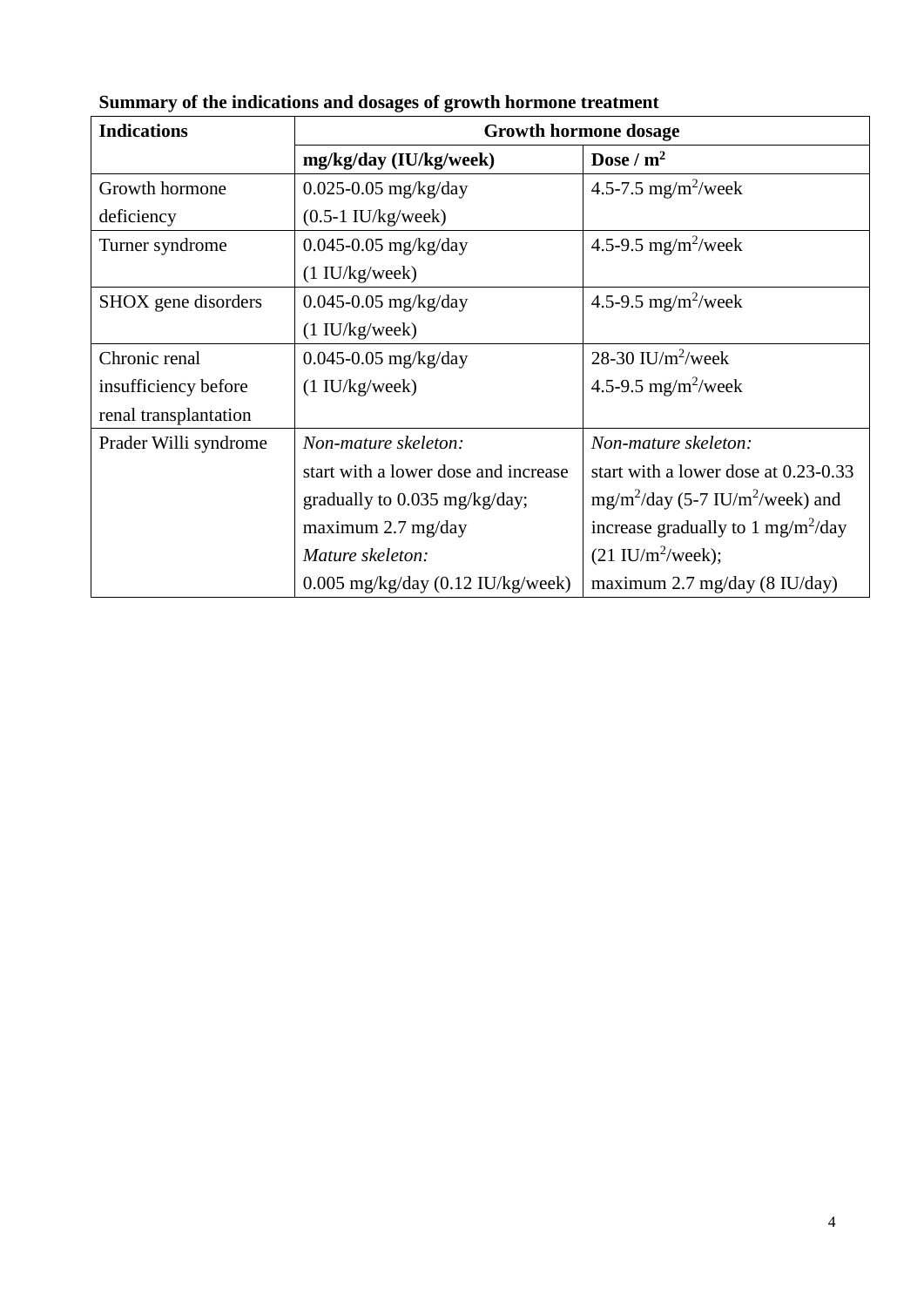## **References:**

- 1. Bidlingmaier M, Freda PU. Measurement of human growth hormone by immunoassays: current status, unsolved problems and clinical consequences. Growth Horm IGF Res 2010;20:19-25.
- 2. Growth Hormone Research Society. Consensus guidelines for the diagnosis and treatment of growth hormone (GH) deficiency in childhood and adolescence: Summary statement of the GH research society. J Clin Endocrinol Metab 2000;85:3990-3.
- 3. Grimbery A, DiVall SA, Polychronakos C, et al. Guidelines for growth hormone and insulin-like growth factor-1 treatment in children and adolescents: growth hormone deficiency, idiopathic short stature, and primary insulin-like growth factor-1 deficiency. Horm Res Paediatr 2016;86:361-397.
- 4. Lazar L, Phillip M. Is sex hormone priming in peripubertal children prior to growth hormone stimulation tests still appropriate? Horm Res Paediatr 2010;73:299–302.
- 5. Bondy CA, for the Turner Syndrome Consensus Study Group. Care of girls and women with Turner Syndrome: a guideline of the Turner Syndrome Study Group. J Clin Endocrinol Metab 2007; 92:10-25.
- 6. American Academy of Pediatrics: Health Supervision for Children with Prader-Willi Syndrome, the Committee on Genetics**.** Pediatrics 2011;127:195-204.
- 7. Goldstone AP, Holland AJ, Hauffa BP, et al. Recommendations for the diagnosis and management of Prader Willi Syndrome. J Clin Ednocrinol Metab 2008;93(11):4183-4197.
- 8. WM But, Huen KF, Lee CY, et al. An update on the Indications of Growth Hormone Treatment under Hospital Authority in Hong Kong. HKJ Paediatr (new series) 2012;17:208-216.
- 9. Rao E. Weiss B, Fukami M. et al. Pseudoautosomal deletions encompassing a novel homeobox gene cause growth failure in idiopathic short stature and Turner syndrome. Nat Genet 1997;16:54-63.
- 10. Binder G. Short stature due to SHOX deficiency: genotype, phenotype and therapy. Horm Res Paediatr 2011;75(2):81-9.
- 11. Blum WF, Cao D, Hesse V, et al. Height gains in response to growth hormone treatment to final height are similar in patients with SHOX deficiency and Turner syndrome. Horm Res 2009;71:167-172.
- 12. Hodson, Willis EM, Craig NS, Jonathan C. [Growth hormone for children with chronic](http://ovidsp.tx.ovid.com/sp-3.5.1a/ovidweb.cgi?&S=MJNOFPCBADDDHHNPNCALMHDCNPIMAA00&Complete+Reference=S.sh.15%7c3%7c1)  [kidney disease.](http://ovidsp.tx.ovid.com/sp-3.5.1a/ovidweb.cgi?&S=MJNOFPCBADDDHHNPNCALMHDCNPIMAA00&Complete+Reference=S.sh.15%7c3%7c1) Cochrane Renal Group Cochrane Database of Systematic Reviews. 03, 2012.
- 13. Wilson TA, Rose SR, Cohen P, et al. Update of guidelines for the use of growth hormone in children: the Lawson Wilkins Pediatric Endocrinology Society Drug and Therapeutics Committee. J Pediatr 2003;143(4):415-421.
- 14. Carela JC, Butler G. Safety of recombinant human growth hormone. Endocr Dev 2010;18:40-54.
- 15. Swerdlow AJ. Cooke R, Beckers D, et al. Cancer risks in patients treated with growth hormone in childhood: The SAGhE European Cohort Study. J Clin Endocrinol Metab